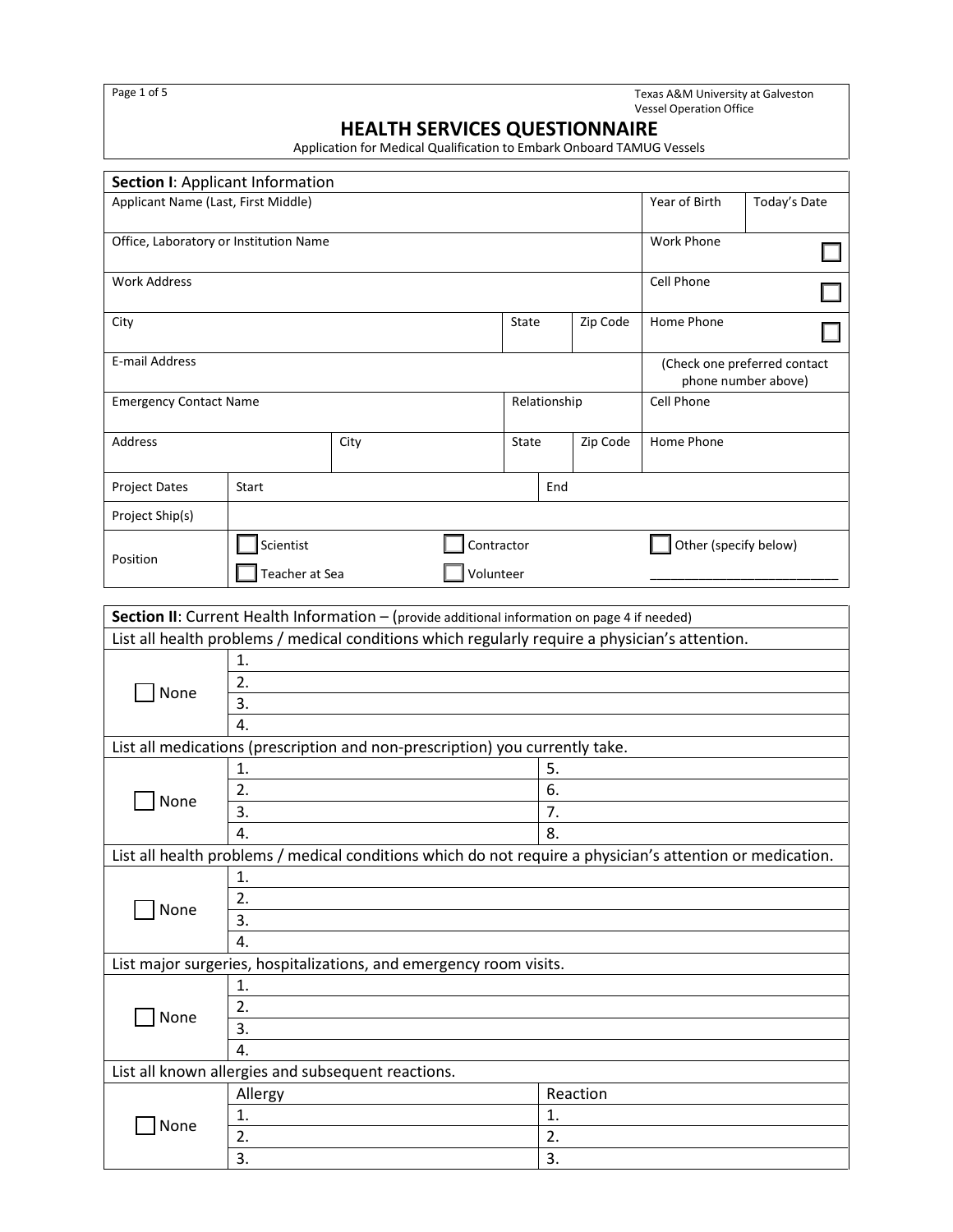Texas A&M University at Galveston Vessel Operation Office

# **HEALTH SERVICES QUESTIONNAIRE**

Application for Medical Qualification to Embark Onboard TAMUG Vessels

Applicant Name (Last, First Middle) Today's Date

| <b>Section III: General Screening</b>                        |    |                                         |     |    |                                         |
|--------------------------------------------------------------|----|-----------------------------------------|-----|----|-----------------------------------------|
| Indicate any medical condition experienced during adulthood. |    |                                         |     |    |                                         |
| Yes                                                          | No |                                         | Yes | No |                                         |
|                                                              |    | Cancer                                  |     |    | Epilepsy / Seizures                     |
|                                                              |    | Tuberculosis                            |     |    | <b>Impaired Mobility</b>                |
|                                                              |    | Asthma                                  |     |    | Severe Hearing Loss                     |
|                                                              |    | <b>Hepatitis</b>                        |     |    | Severe Visual Impairment                |
|                                                              |    | Chronic Cough                           |     |    | <b>Severe Motion Sickness</b>           |
|                                                              |    | Severe Depression                       |     |    | Fainting / Loss of Consciousness        |
|                                                              |    | <b>Untreated Dental Issues</b>          |     |    | Recent unexplained weight gain > 20 lbs |
|                                                              |    | <b>Currently Pregnant</b>               |     |    | Recent unexplained weight loss > 20 lbs |
|                                                              |    | Explain any positive response(s) below. |     |    |                                         |
|                                                              |    |                                         |     |    |                                         |
|                                                              |    |                                         |     |    |                                         |
|                                                              |    |                                         |     |    |                                         |
|                                                              |    |                                         |     |    |                                         |
|                                                              |    |                                         |     |    |                                         |
|                                                              |    |                                         |     |    |                                         |
| <b>Section IV: Cardiac Screening</b>                         |    |                                         |     |    |                                         |

| <b>Section IV:</b> Cardiac Screening                                                        |    |                                         |     |    |                                      |
|---------------------------------------------------------------------------------------------|----|-----------------------------------------|-----|----|--------------------------------------|
| Indicate any cardiac condition experienced during adulthood and the applicable test result. |    |                                         |     |    |                                      |
| Yes                                                                                         | No |                                         | Yes | No |                                      |
|                                                                                             |    | Abnormal EKG                            |     |    | Hypertension                         |
|                                                                                             |    | <b>Heart Attack</b>                     |     |    | <b>Recent Blood Pressure Reading</b> |
|                                                                                             |    | Shortness of Breath                     |     |    | Diabetes                             |
|                                                                                             |    | Chest Pain                              |     |    | Recent HbA1c Reading                 |
|                                                                                             |    | Explain any positive response(s) below. |     |    |                                      |
|                                                                                             |    |                                         |     |    |                                      |
|                                                                                             |    |                                         |     |    |                                      |
|                                                                                             |    |                                         |     |    |                                      |
|                                                                                             |    |                                         |     |    |                                      |
|                                                                                             |    |                                         |     |    |                                      |
|                                                                                             |    |                                         |     |    |                                      |
|                                                                                             |    |                                         |     |    |                                      |
|                                                                                             |    |                                         |     |    |                                      |
|                                                                                             |    |                                         |     |    |                                      |
|                                                                                             |    |                                         |     |    |                                      |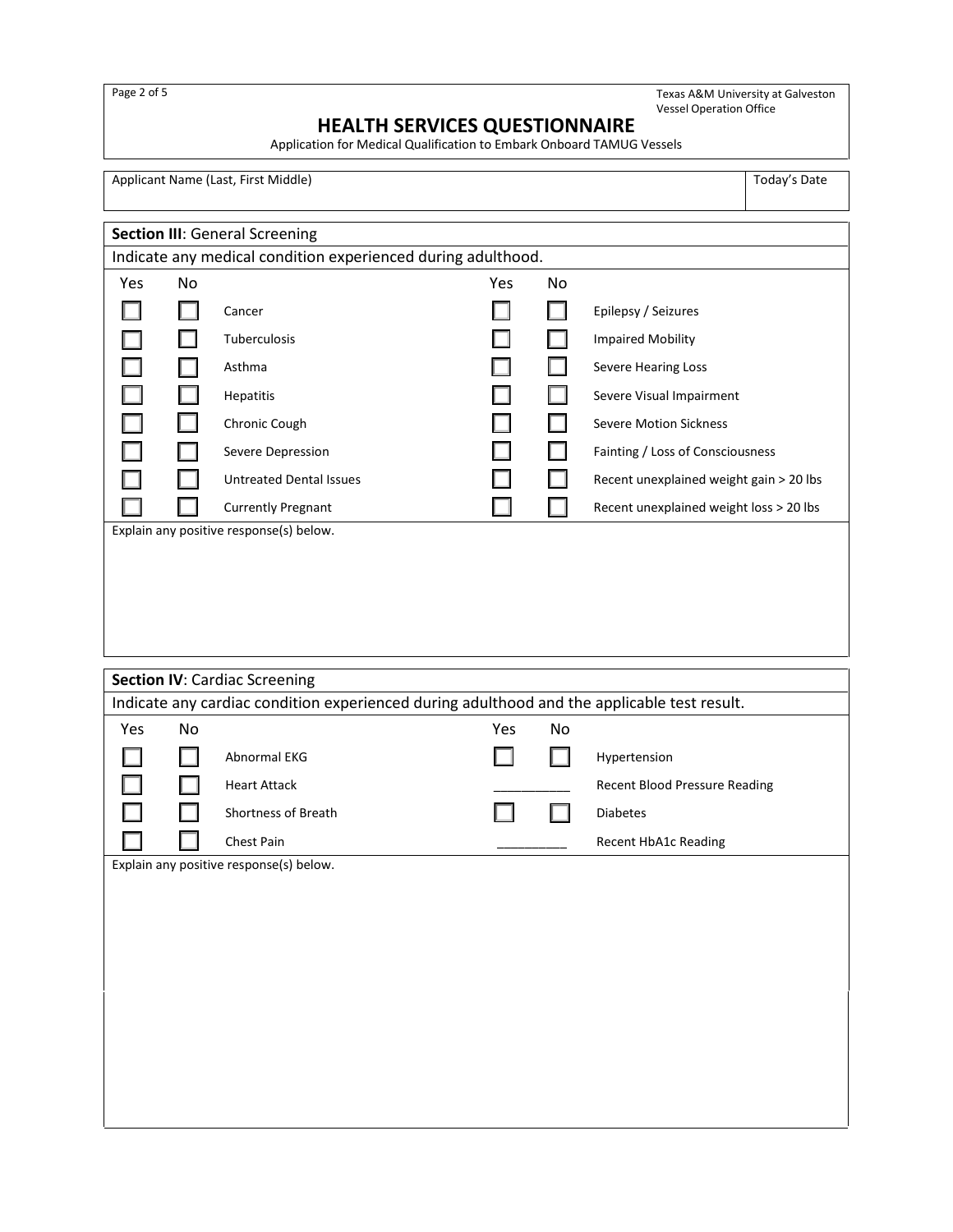Texas A&M University at Galveston Vessel Operation Office

# **HEALTH SERVICES QUESTIONNAIRE**

Application for Medical Qualification to Embark Onboard TAMUG Vessels

Applicant Name (Last, First Middle) Today's Date

| <b>Section V: Functional Abilities Screening</b>     |     |                                                                                                                             |  |  |
|------------------------------------------------------|-----|-----------------------------------------------------------------------------------------------------------------------------|--|--|
| Indicate the ability to perform the following tasks. |     |                                                                                                                             |  |  |
| <b>Yes</b>                                           | No. |                                                                                                                             |  |  |
|                                                      |     | Step over a 24 inch high door sill                                                                                          |  |  |
|                                                      |     | Walk on a steel deck for 4-8 hours per day                                                                                  |  |  |
|                                                      |     | Stand on a steel deck for 4-8 hours per day                                                                                 |  |  |
|                                                      |     | Walk on slippery or uneven walking surfaces                                                                                 |  |  |
|                                                      |     | Climb stairs                                                                                                                |  |  |
|                                                      |     | Carry 15 lbs                                                                                                                |  |  |
|                                                      |     | Don a survival suit in less than one (1) minute                                                                             |  |  |
|                                                      |     | Ascend a rope ladder with rigid rungs                                                                                       |  |  |
|                                                      |     | Descend a rope ladder with rigid rungs                                                                                      |  |  |
|                                                      |     | Hear a ship's general alarm (hearing aid permitted)                                                                         |  |  |
| qualification for sea duty.                          |     | Explain any negative response(s) below and indicate any medical condition or physical limitation which may adversely affect |  |  |

#### **Section VI**: Applicant Certification

I certify the information provided is true, accurate, and complete to the best of my knowledge. I acknowledge that falsification of any information on this government document is punishable by fine, imprisonment, or both.

Applicant Signature Date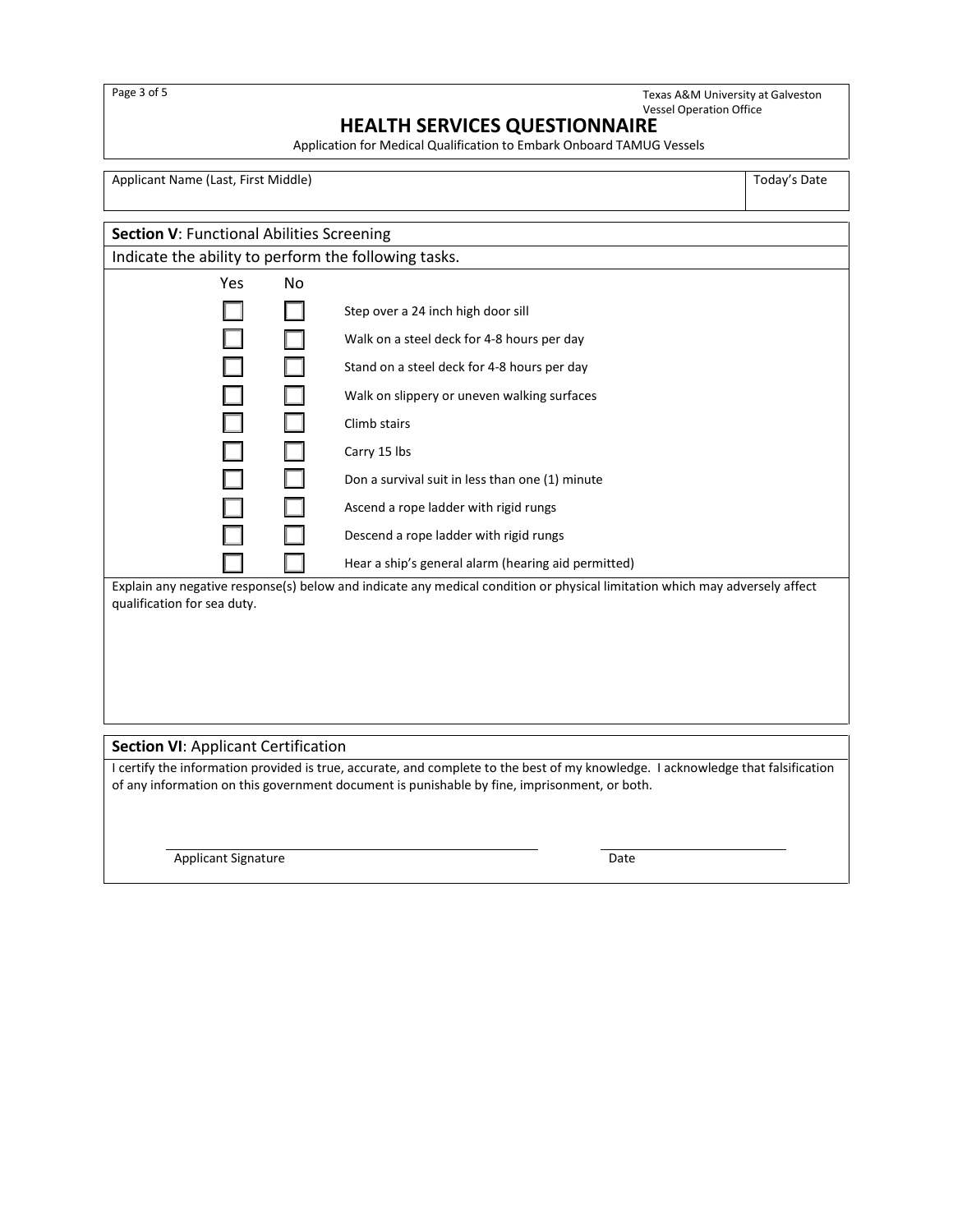Page 4 of 5

Texas A&M University at Galveston Vessel Operation Office

# **HEALTH SERVICES QUESTIONNAIRE**

Application for Medical Qualification to Embark Onboard TAMUG Vessels

Applicant Name (Last, First Middle) **Today's Date** 

## **Continuation Page**

Use the space provided below to further explain any medical condition indicated on the previous pages.